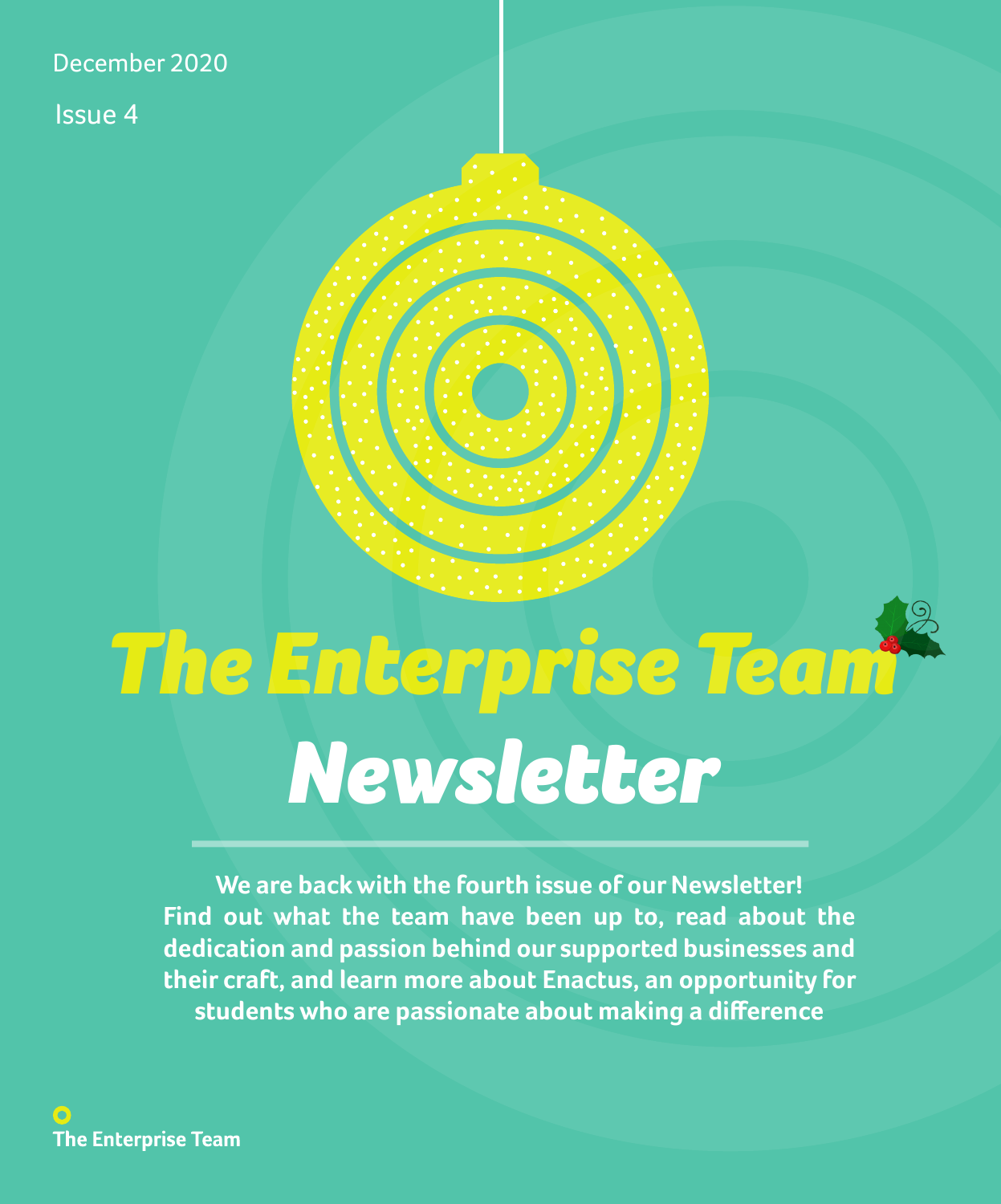## *Enterprise Team News*

**Giving you fresh news about the team**



#### **Settling in**

Our Marketing Assistant; Jake Mawhinney, finished his full-time placement at the end of August. We have since kept him on as part-time under the same role while he completes his final year studies.



#### **Enterprise Placement Year 2020/21**

Despite a challenging year, we welcomed a new cohort of students onto our EPY programme in September. Delivered virtually, the experience so far has been rewarding for the students and our Business Advisors. We look forward for what the new year will bring.



#### **Kick start your future**

In October, our enterprise and employability workshops returned. This year, they have been virtually re-defined and take place every two weeks, concluding in March next year. [Find out more about our workshops](https://students.hud.ac.uk/opportunities/enterprise/workshops/)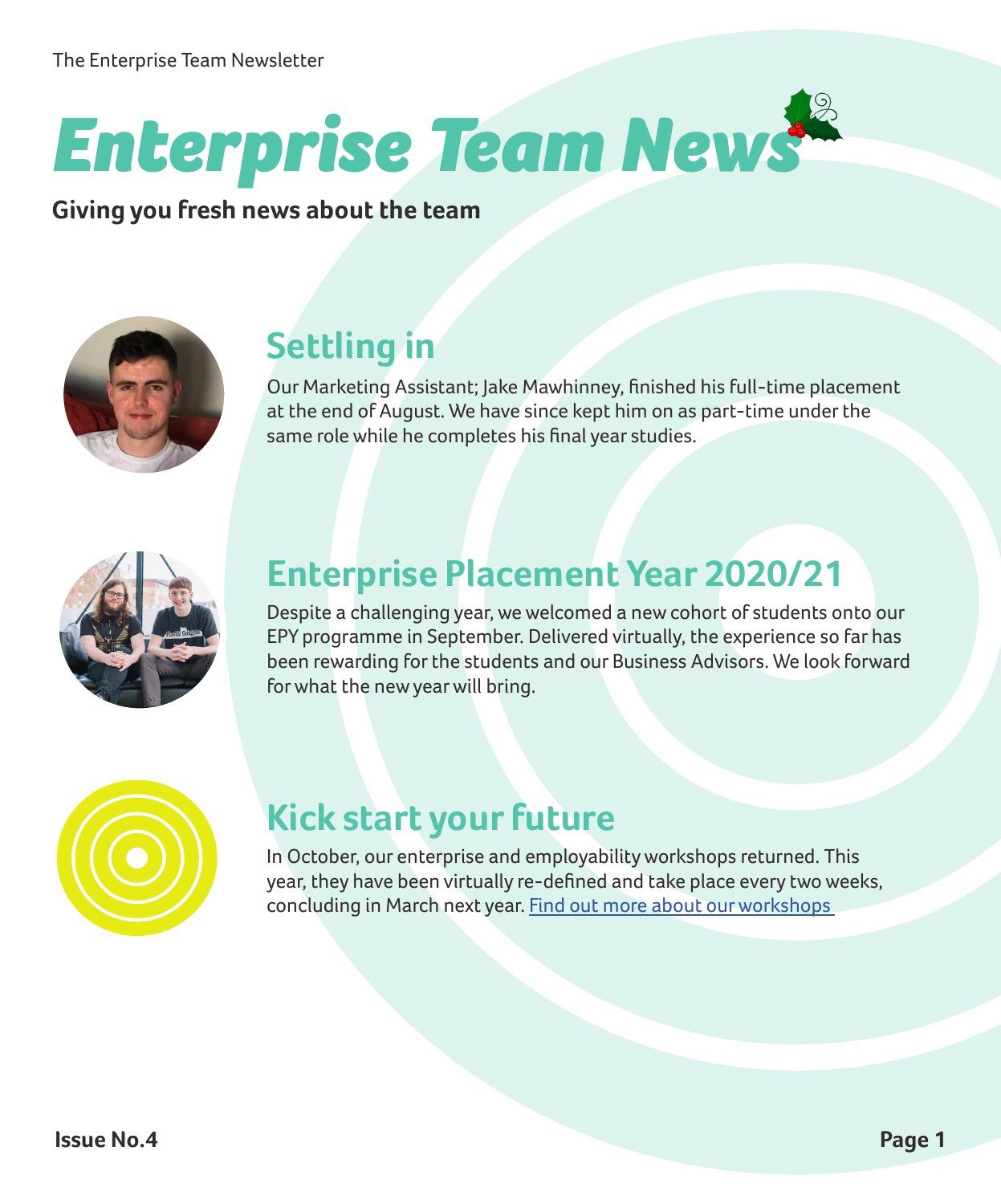## *Isaac Saierre*

#### **Meet our supported businesses**

Isaac Saierre, a musician from the University of Huddersfield is a jack of all trades, specializing in singing, producing, performing and songwriting. Creativity is in Isaacs nature and heritage, with his father a former dancer and his mother being a music advocate, Isaac first got into music at the age of nine, where his musical journey began with the trumpet. "Music was a massive part of my life. It was my parents who got me into it. They were the initial inspiration. After that, I took my own journey into music." What began as a hobby would transferred into a career in 2019 for Isaac, where he voiced his talent through live gigs, shows and Spotify streams.

Isaac worked closely with our Business Advisor, Sarah; "*she's been great for helping me find what motivates me. I'm quite a laid-back person, so there's not always the push I need*". Along with this, Isaac said that the Enterprise Team have helped him with understanding finances and how to advertise himself and the music he produces. He took advantage of Pitch Club, where he has learnt to find an effective way to attract new listeners to his music. Isaac continues to set new highs. He continues to network and collaborate on projects and is working hard behind the scenes to consistently create the music he loves.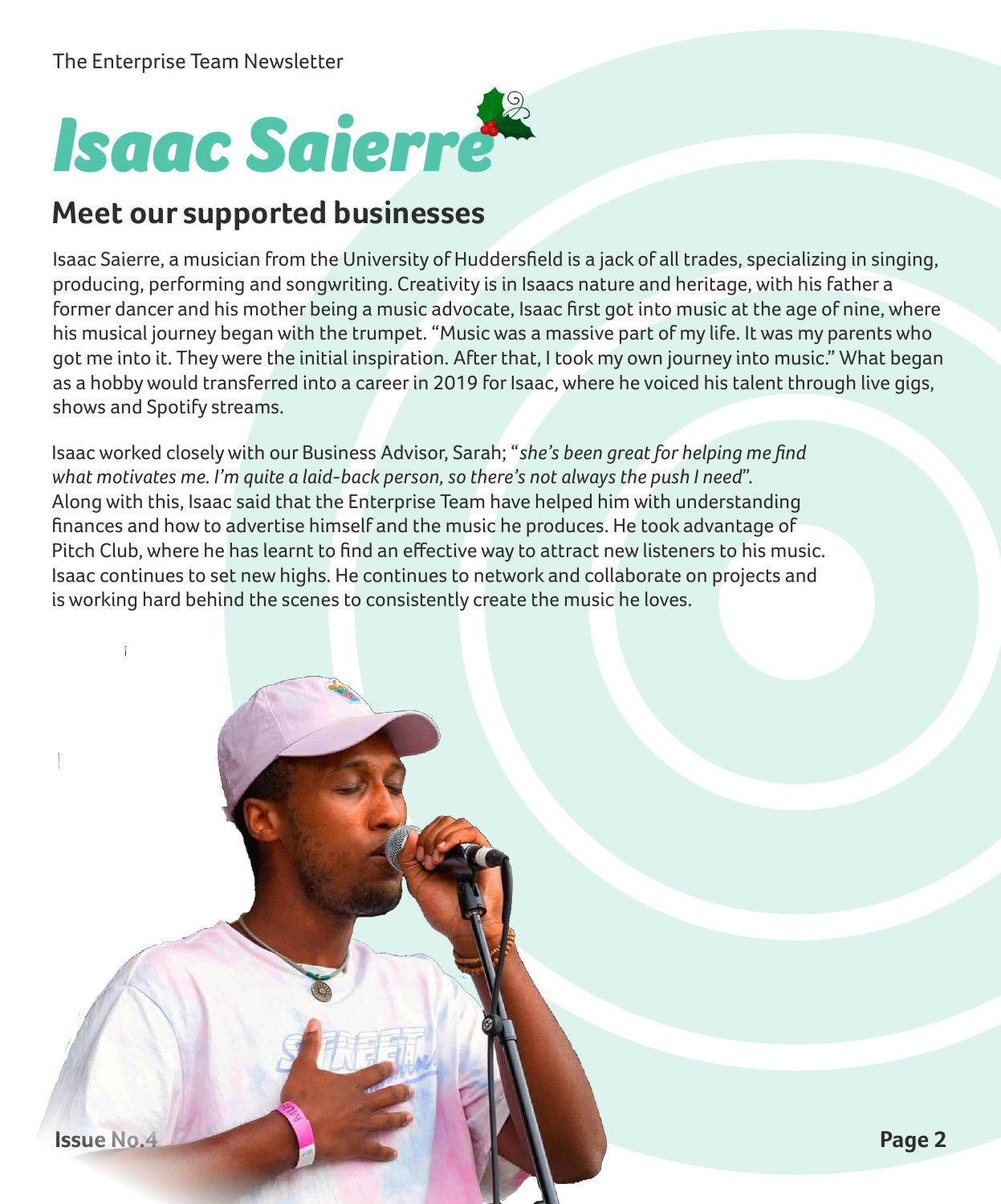# *Eve Poppy Swim*

#### **Enterprise Placement Year**

Eve Cunningham is the brilliant mind behind Eve Poppy Swim; a handmade, sustainable and upcycled swimwear clothing brand. Eve began her business venture back in May, and sought further support with her business by coming to the Enterprise Team and joining the Enterprise Placement Year (2020). Since November, the brand has since branched out as it now sells lingerie clothing. Eve explained how she has closed her orders for Christmas in response to a high demand of her new lingerie items, to ensure that her customers receive their products on time by Christmas. This is great to see!

Now three months into her Enterprise Placement Year, Eve went on to state that her experience so far has been great; "it's been really good and really supportive.". She has received support on managing her social media channels and her re-branding. Eve expanded by saying that she has been to every Pitch Club session, an insightful workshop run by our Business Advisor; Sarah Agar-Brennan. It has allowed for her to be pushed out of her comfort zone and become more confident.

The future is looking bright for Eve and her business, as after the new year she plans to focus more on her re-branding by creating Valentines Day designs. We can't wait to see Eve's transformation for the remainder of her EPY journey

**Issue No.4 Page 3**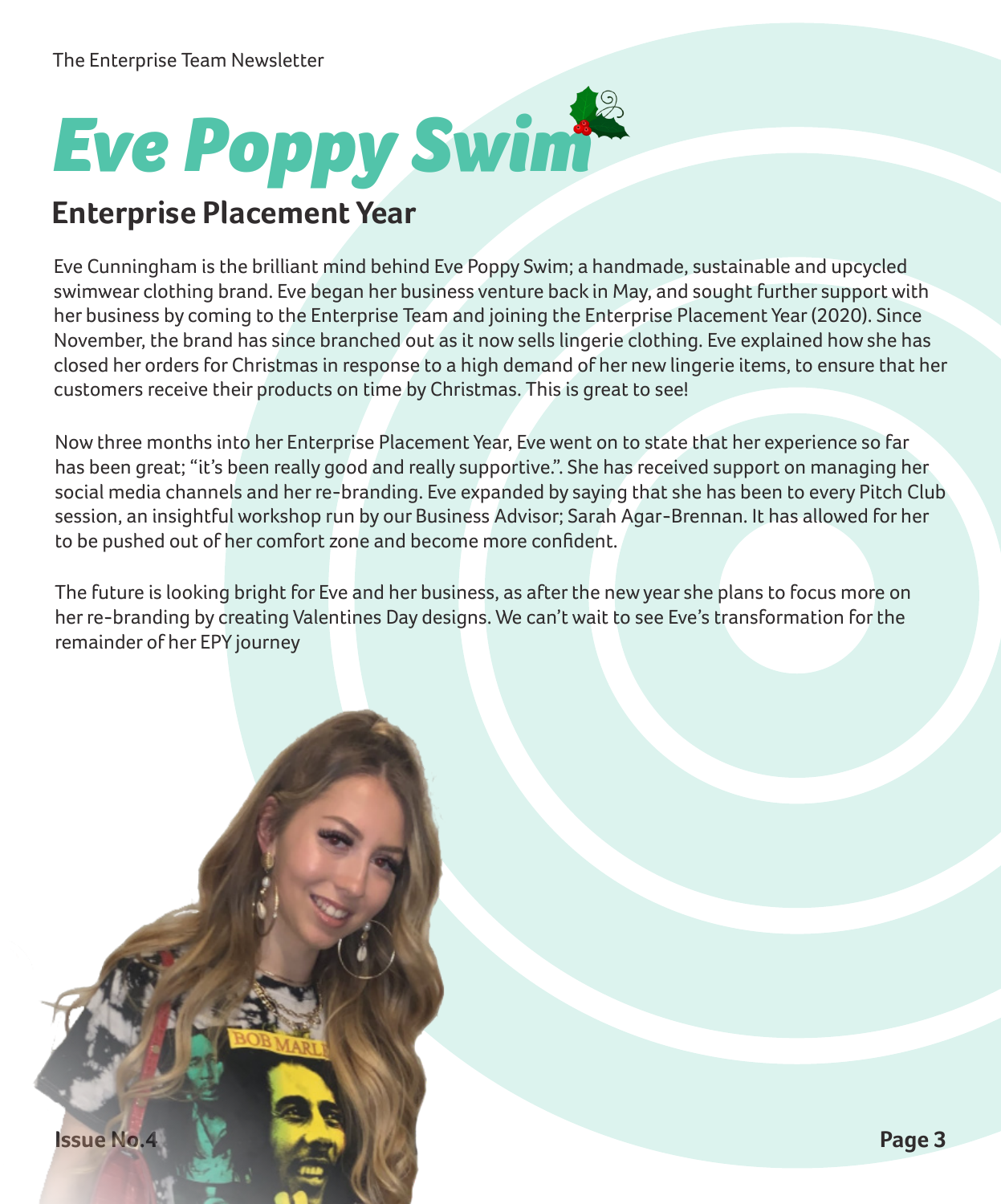

#### **Enterprise Placement Year**

Shyam Patel is a graphic designer and founder of Merakee 7, a multi-disciplinary designing business that focuses on architecture, interior design, as well as the music industry. The start of EPY caused confusion for Shyam, since he is a novice in the business world, he initially felt overwhelmed with the learning process. However, through perseverance and support from the team, Shyam explained how he is very much out of his comfort zone, but in a good way; *"I've made a lot of progress. I feel very comfortable with where I'm at."*

Despite an overwhelming start for Shyam, he stated that the biggest benefit that he has seen during EPY so far is that the skills he is learning are transferable. He knows he can use his knowledge to help other start-ups and how he can take this experience into the design world; including his own business, as well as other design businesses. He believes that a lot of designers from the University would benefit greatly from EPY as it gives them the practical experience that they need.

Shyam expressed the support from the Enterprise Team as amazing; *"The advisors have a coffee morning every day of the week which is thoughtful and amazing. If we ever have a problem, we have someone to talk to that day."* Adding onto this, Shyam said how surprised he has been that Pitch Club has been able to enhance his public speaking skills. Through this, he has been able to better understand his business and improve his overall confidence. After the new year, Shyam hopes to achieve new customer segments and create a new website that reflects effectively on what he has been able to learn during EPY.

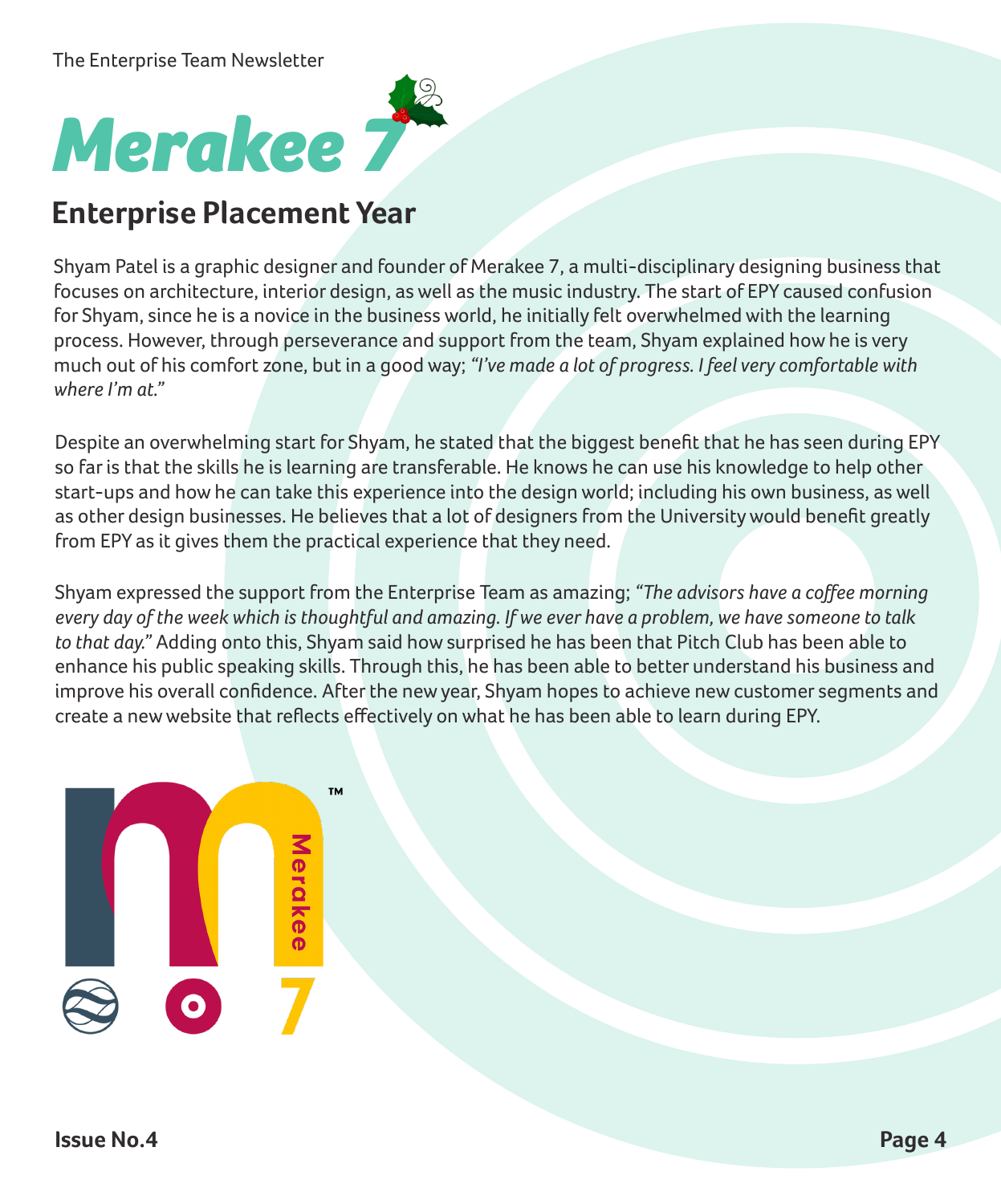#### The Enterprise Team Newsletter



**Using the power of entreprenurial action to create a better world**

[Enactus Huddersfield](https://students.hud.ac.uk/opportunities/enterprise/projects/enactus/) are delighted to announce Hannah Kasongo as their new President. Hannah is in her final year studying BA (Hons) Business with Supply Chain Management.

The society has recently relaunched this year, and as a group, they have identified an opportunity for students to volunteer as part of their "Intergeneration Relationships" Project. Enactus are looking for students to partner up with an elderly person within the local Huddersfield community to combat mental

### enactus

University of Huddersfield

In addition, Enactus Huddersfield is actively recruiting more team members. The society is a great opportunity for students to make a difference whilst gaining career ready skills.

If you have students who you think would benefit from volunteering experience or joining the team, please share this information and encourage them to contact enactushuddersfield@outlook.com to find out when the next meeting is.

[Find out more about Enactus and their story](https://enactus.org/who-we-are/our-story/)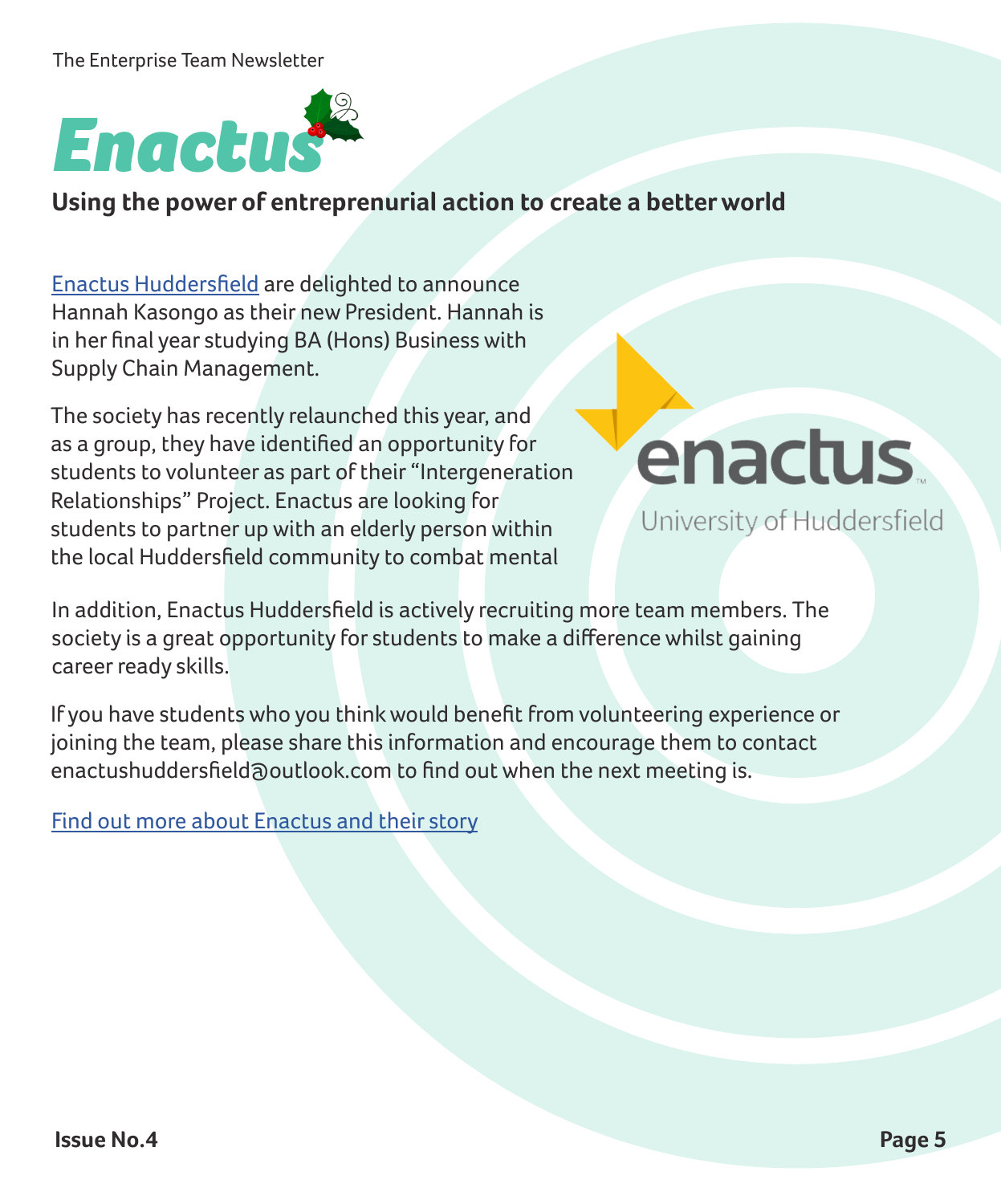## *Global Professional*



**GLOBAL PROFESSIONAL AWARD** 

UNIVERSITY OF HUDDERSFIELD

The University of Huddersfield now offer the Global Professinal Award (GPA) alongside all undergraduate degrees. This programme allows undergraduates to gain useful and valuable skills in order to stand out to employers.

#### **The award focuses on three areas:**

- Employability and Enterprise Wellbeing Global Citizenship Skills
	-
- 

Since the award covers Enterprise as one of its key areas, it only felt natural that we would get involved. Understanding your own aspirations and ambitions and how to turn these into a reality is a powerful tool when it comes to getting a job after you graduate. As a team, we wanted to demonstrate that there is more to Enterprise than just business and finances, but that is can also be about social and

Recently, content for first year GPA undergraduates has included Enterprise. Delivered to around 3500 students, we gave an introduction to Enterprise and implemented an exercise activity to get the students engaged. We gave them four topics to focus on; climate change, water scarcity, e-waste and hunger. All of these topics coincide with issues within the United Nations Sustainable Development Goals. The students were tasked with coming up with Enterprise responses to these issues. Two members from the team; Nicola Walker and Leigh Morland helped to facilitate these sessions:

*"I've really enjoyed facilitating the Year 1 GPA sessions, especially the third theme 'Developing Your Skills'. This session gave students the opportunity to talk in small groups and get to know their peers whilst discussing scenarios relating to the Global Sustainable Development Goals. The interaction at these classes were great to be part of and Enactus Huddersfield has already had a handful of students sign up following on from this theme."* **- Nicola Walker, Enterprise Coordinator**

*"Students have been able to develop their enterprise, team and communication skills at the same time. We promoted Enactus and our Enterprise workshops to an audience who are more unlikely to touch base with enterprise in their first year. "*

**- Leigh Morland, Head of Student Enterprise Development**